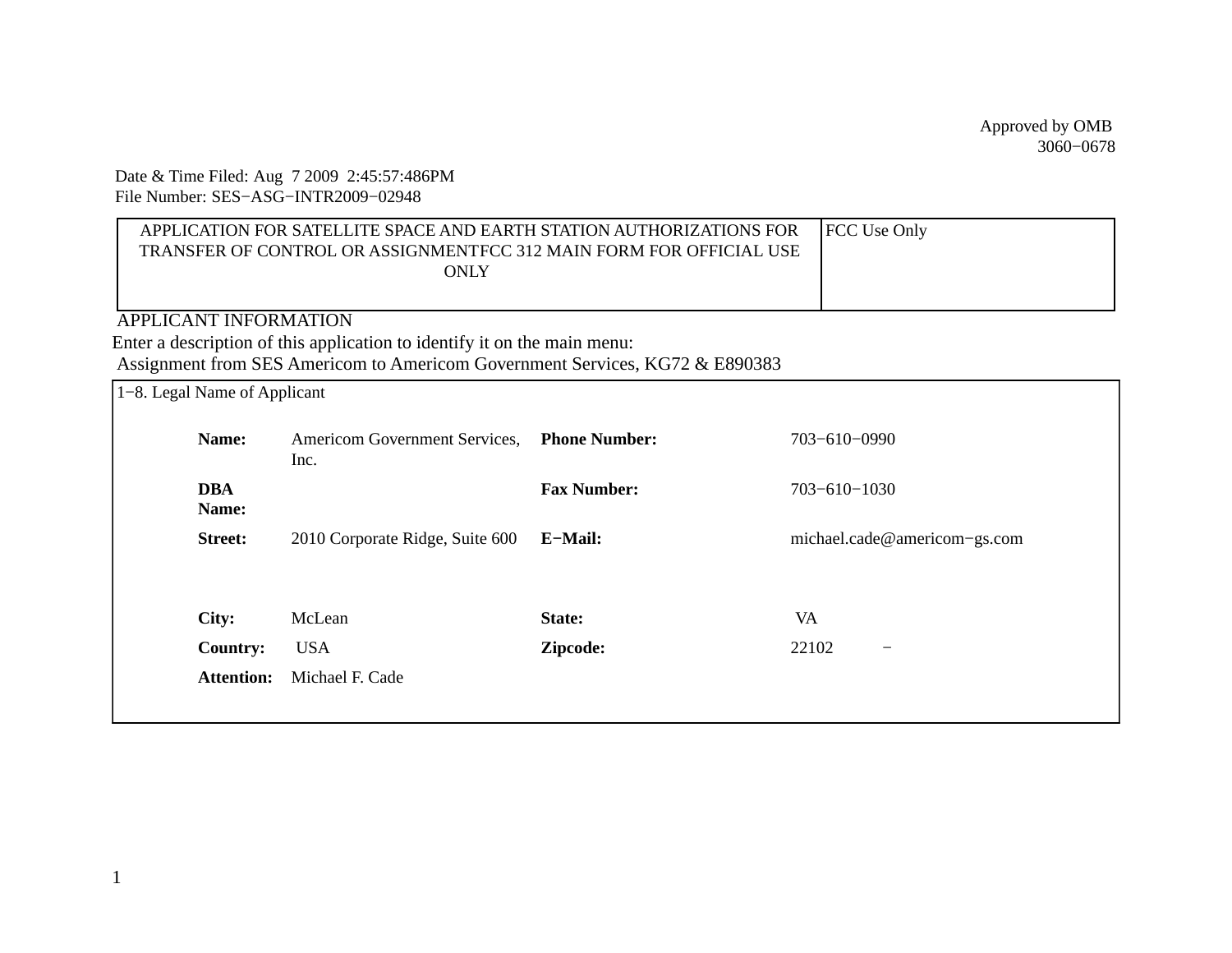| 9–16. Name of Contact Representative |                                       |                      |                              |  |  |
|--------------------------------------|---------------------------------------|----------------------|------------------------------|--|--|
| Name:                                | Americom Government Services,<br>Inc. | <b>Phone Number:</b> | 703-610-0990                 |  |  |
| <b>Company:</b>                      |                                       | <b>Fax Number:</b>   | $703 - 610 - 1030$           |  |  |
| <b>Street:</b>                       | 2010 Corporate Ridge, Suite 600       | E-Mail:              | michael.cade@americom-gs.com |  |  |
|                                      |                                       |                      |                              |  |  |
| City:                                | McLean                                | State:               | VA                           |  |  |
| <b>Country:</b>                      | <b>USA</b>                            | Zipcode:             | $22102 -$                    |  |  |
| <b>Attention:</b>                    | Michael F. Cade                       | <b>Relationship:</b> |                              |  |  |
|                                      |                                       |                      |                              |  |  |

# CLASSIFICATION OF FILING

| 17. Choose the button next to the              |                                                                                                |  |  |
|------------------------------------------------|------------------------------------------------------------------------------------------------|--|--|
| classification that applies to this filing for | (N/A) b1. Application for License of New Station                                               |  |  |
| both questions a. and b. Choose only one       | (N/A) b2. Application for Registration of New Domestic Receive-Only Station                    |  |  |
| for 17a and only one for 17b.                  | (N/A) b3. Amendment to a Pending Application                                                   |  |  |
|                                                | (N/A) b4. Modification of License or Registration                                              |  |  |
| al. Earth Station<br>⋒                         | b5. Assignment of License or Registration                                                      |  |  |
| a2. Space Station                              | b6. Transfer of Control of License or Registration                                             |  |  |
|                                                | (N/A) b7. Notification of Minor Modification                                                   |  |  |
|                                                | (N/A) b8. Application for License of New Receive-Only Station Using Non-U.S. Licensed          |  |  |
|                                                | Satellite                                                                                      |  |  |
|                                                | (N/A) b9. Letter of Intent to Use Non–U.S. Licensed Satellite to Provide Service in the United |  |  |
|                                                | <b>States</b>                                                                                  |  |  |
|                                                | $(N/A)$ b10. Other (Please specify)                                                            |  |  |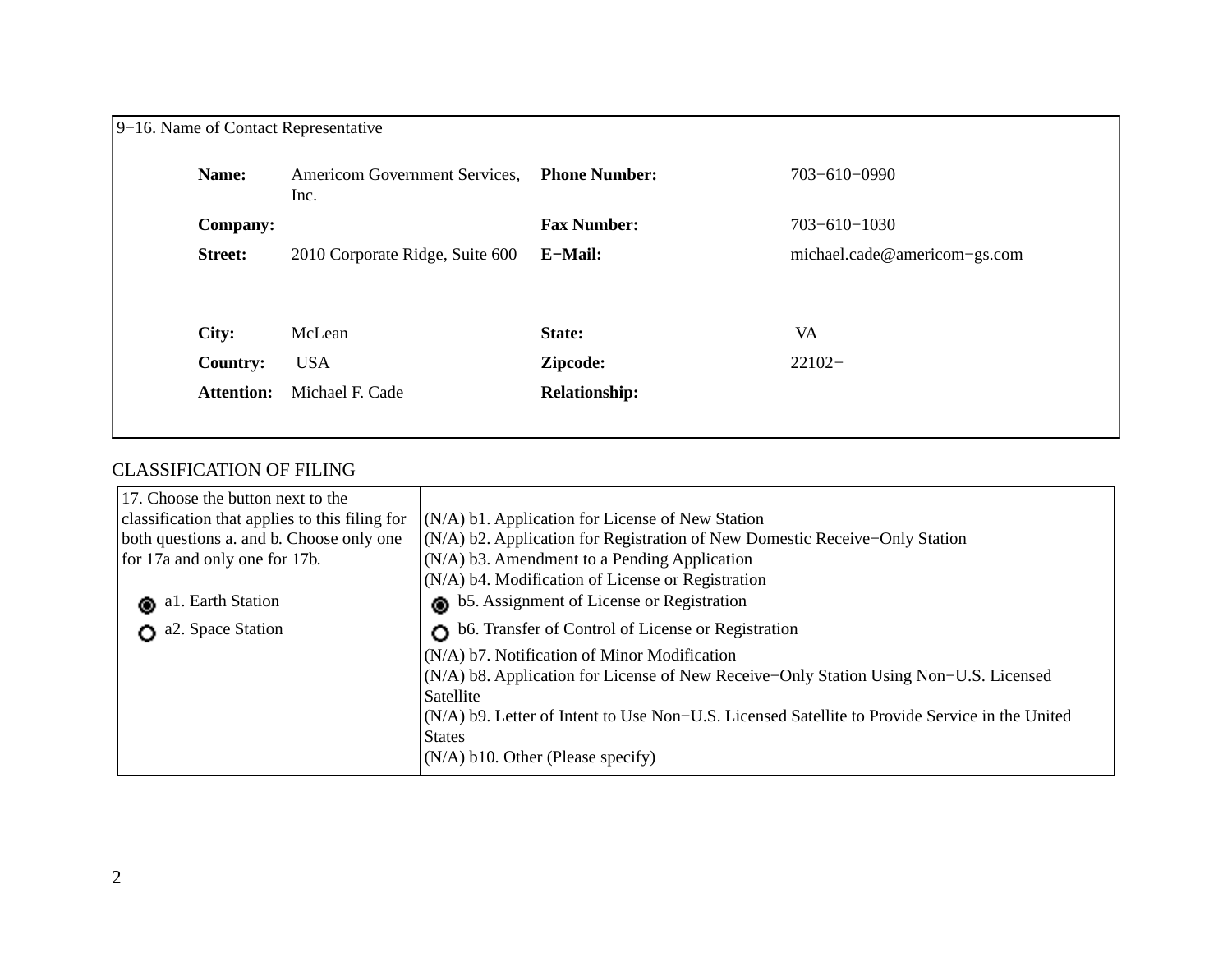| 17c. Is a fee submitted with this application?<br>If Yes, complete and attach FCC Form 159. If No, indicate reason for fee exemption (see 47 C.F.R.Section 1.1114). |                                                                                                                                 |                                                                          |                                                           |
|---------------------------------------------------------------------------------------------------------------------------------------------------------------------|---------------------------------------------------------------------------------------------------------------------------------|--------------------------------------------------------------------------|-----------------------------------------------------------|
| Governmental Entity Noncommercial educational licensee<br>$\Omega$<br>Other(please explain):<br>$\Omega$                                                            |                                                                                                                                 |                                                                          |                                                           |
| 17d.<br>Fee Classification A CNX – Fixed Satellite Transmit/Receive Earth<br><b>Station</b><br>Fee Classification B<br><b>Station</b>                               | CFX – Fixed Satellite Transmit/Receive Earth                                                                                    | Quantity 1<br>(First Station)<br>Quantity 1<br>(Each Additional Station) |                                                           |
| 18. If this filing is in reference to an<br>existing station, enter:<br>(a) Call sign of station:<br>Not Applicable                                                 | 19. If this filing is an amendment to a pending application enter:<br>(a) Date pending application was filed:<br>Not Applicable |                                                                          | (b) File number of pending application:<br>Not Applicable |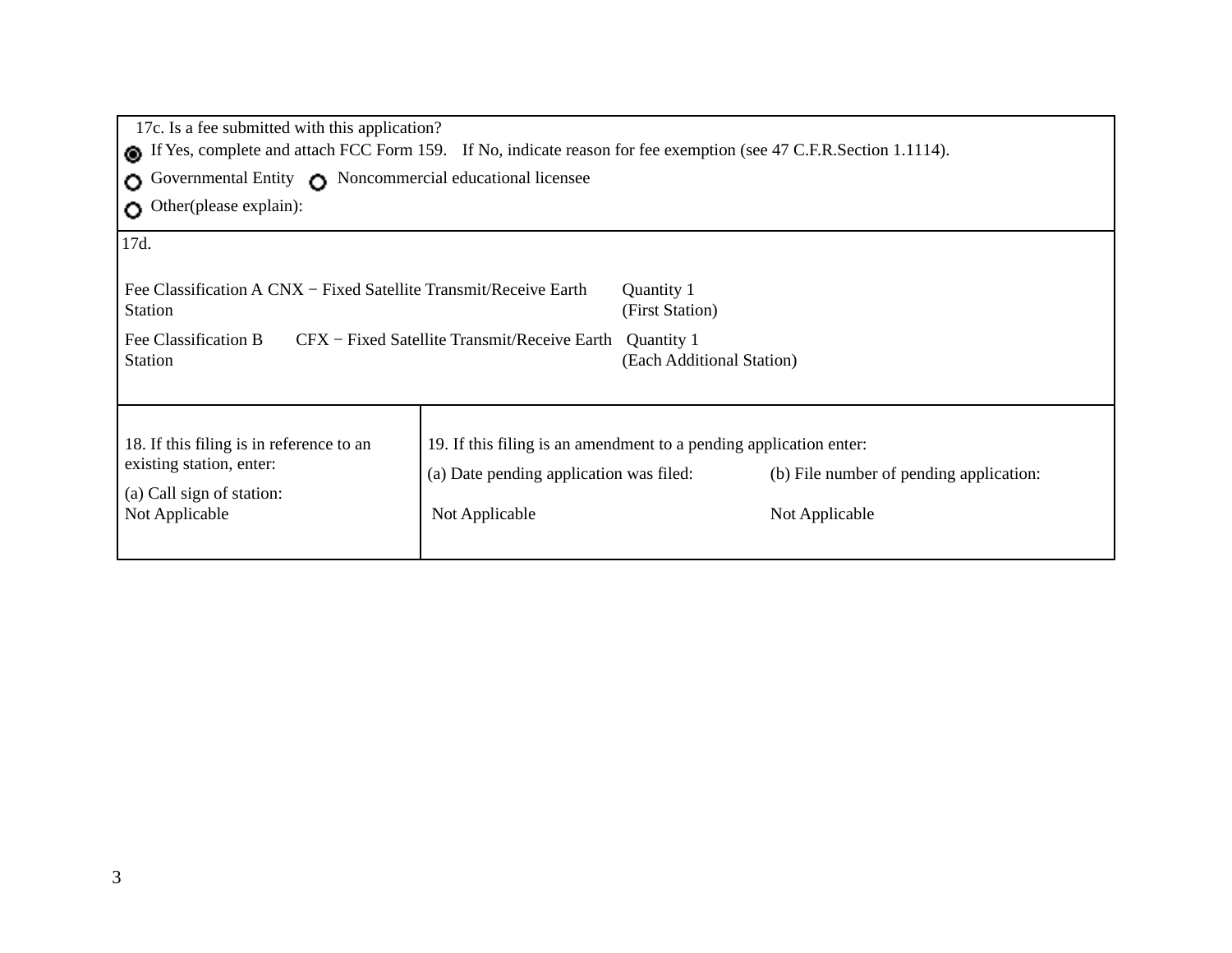# TYPE OF SERVICE

| 20. NATURE OF SERVICE: This filing is for an authorization to provide or use the following type(s) of service(s): Select all that apply:             |
|------------------------------------------------------------------------------------------------------------------------------------------------------|
|                                                                                                                                                      |
| a. Fixed Satellite<br>M                                                                                                                              |
| b. Mobile Satellite                                                                                                                                  |
| c. Radiodetermination Satellite                                                                                                                      |
| d. Earth Exploration Satellite                                                                                                                       |
| e. Direct to Home Fixed Satellite                                                                                                                    |
| f. Digital Audio Radio Service                                                                                                                       |
| g. Other (please specify)                                                                                                                            |
|                                                                                                                                                      |
| 21. STATUS: Choose the button next to the applicable status. Choose<br>22. If earth station applicant, check all that apply.                         |
| only one.<br><b>N</b> Using U.S. licensed satellites                                                                                                 |
| Common Carrier Non-Common Carrier<br>Using Non-U.S. licensed satellites<br>冈                                                                         |
| 23. If applicant is providng INTERNATIONAL COMMON CARRIER service, see instructions regarding Sec. 214 filings. Choose one. Are these<br>facilities: |
| Connected to a Public Switched Network Network Network Network Network<br>$\bullet$ N/A<br>$\Omega$                                                  |
| 24. FREQUENCY BAND(S): Place an "X" in the box(es) next to all applicable frequency band(s).                                                         |
| a. C-Band $(4/6 \text{ GHz})$ $\Box$ b. Ku-Band $(12/14 \text{ GHz})$<br>冈                                                                           |
| c.Other (Please specify upper and lower frequencies in MHz.)                                                                                         |
| Frequency Lower: Frequency Upper:                                                                                                                    |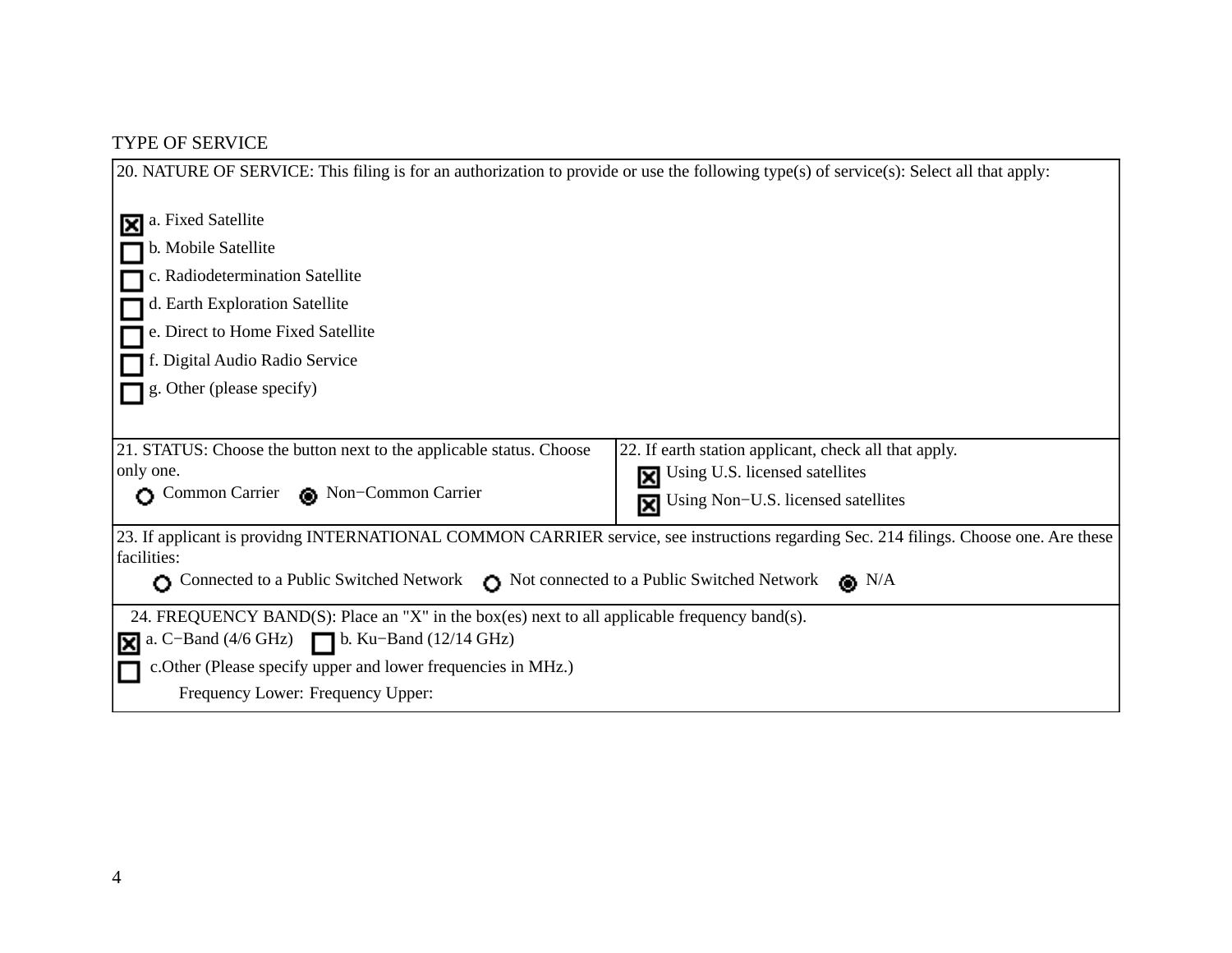### TYPE OF STATION

25. CLASS OF STATION: Choose the button next to the class of station that applies. Choose only one. a. Fixed Earth Station b. Temporary−Fixed Earth Station c. 12/14 GHz VSAT Network d. Mobile Earth Station e. Geostationary Space Station f. Non−Geostationary Space Station g. Other (please specify) 26. TYPE OF EARTH STATION FACILITY: Choose only one. **©** Transmit/Receive **O** Transmit–Only **O** Receive–Only **O** N/A

#### PURPOSE OF MODIFICATION

27. The purpose of this proposed modification is to: (Place an "X" in the box(es) next to all that apply.) 

Not Applicable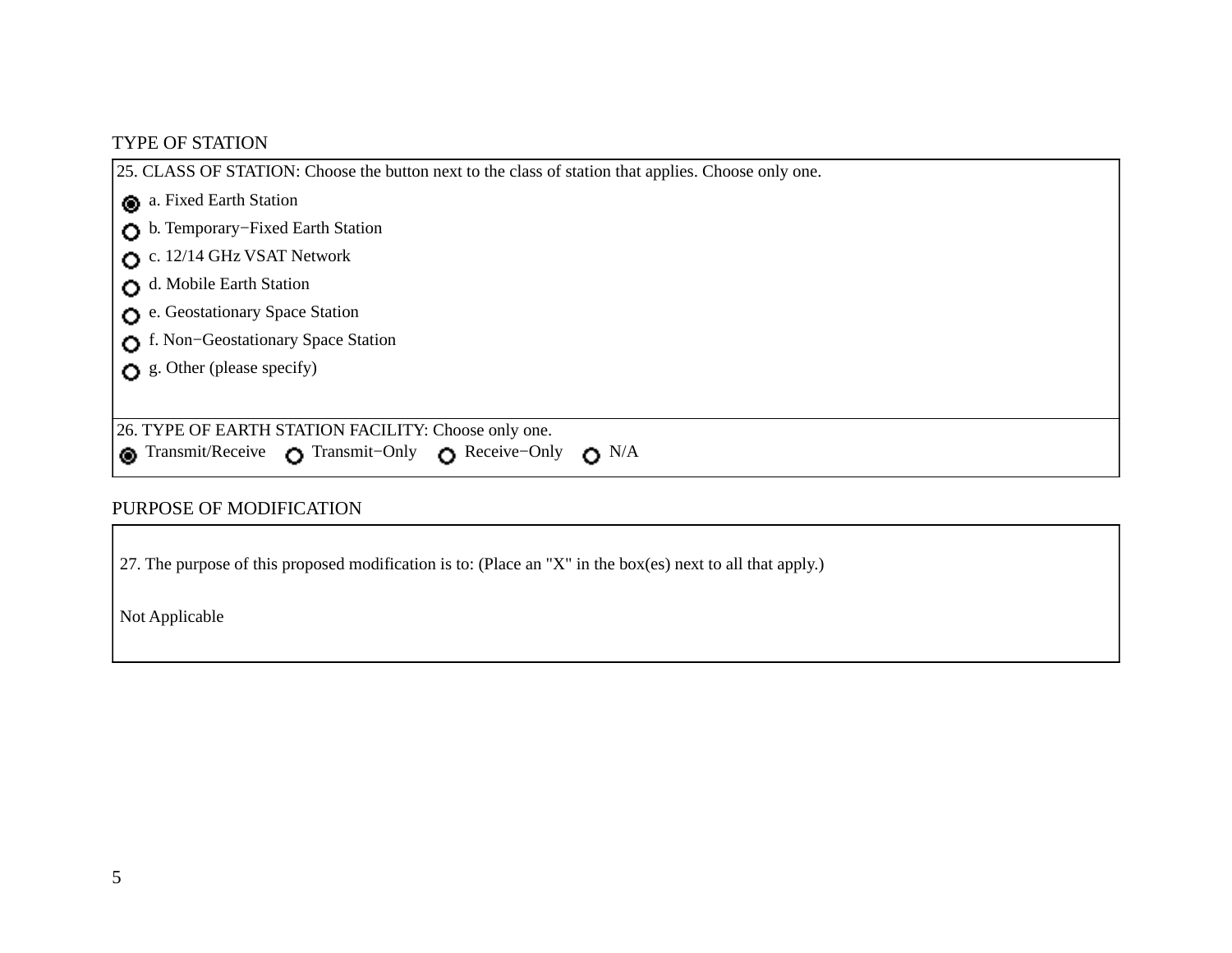#### ENVIRONMENTAL POLICY

28. Would a Commission grant of any proposal in this application or amendment have a significant environmental impact as defined by 47 CFR 1.1307? If YES, submit the statement as required by Sections 1.1308 and 1.1311 of the Commission's rules, 47 C.F.R. 1.1308 and 1.1311, as an exhibit to this application.A Radiation Hazard Study must accompany all applications for new transmitting facilities, major modifications, or major amendments. O Yes O No

ALIEN OWNERSHIP Earth station applicants not proposing to provide broadcast, common carrier, aeronautical en route or aeronautical fixed radio station services are not required to respond to Items 30−34.

| 29. Is the applicant a foreign government or the representative of any foreign government?                                                                                                                                                                                          | Yes $\bullet$ No               |                          |
|-------------------------------------------------------------------------------------------------------------------------------------------------------------------------------------------------------------------------------------------------------------------------------------|--------------------------------|--------------------------|
| 30. Is the applicant an alien or the representative of an alien?                                                                                                                                                                                                                    | $O^{Yes}$ $O^{No}$             |                          |
| 31. Is the applicant a corporation organized under the laws of any foreign government?                                                                                                                                                                                              | $\bullet$ N/A<br>$\bullet$ N/A |                          |
| 32. Is the applicant a corporation of which more than one–fifth of the capital stock is owned of record or voted by<br>aliens or their representatives or by a foreign government or representative thereof or by any corporation organized<br>under the laws of a foreign country? | $\bullet$ Yes<br>$\bullet$ N/A | $\mathbf{C}^{\text{No}}$ |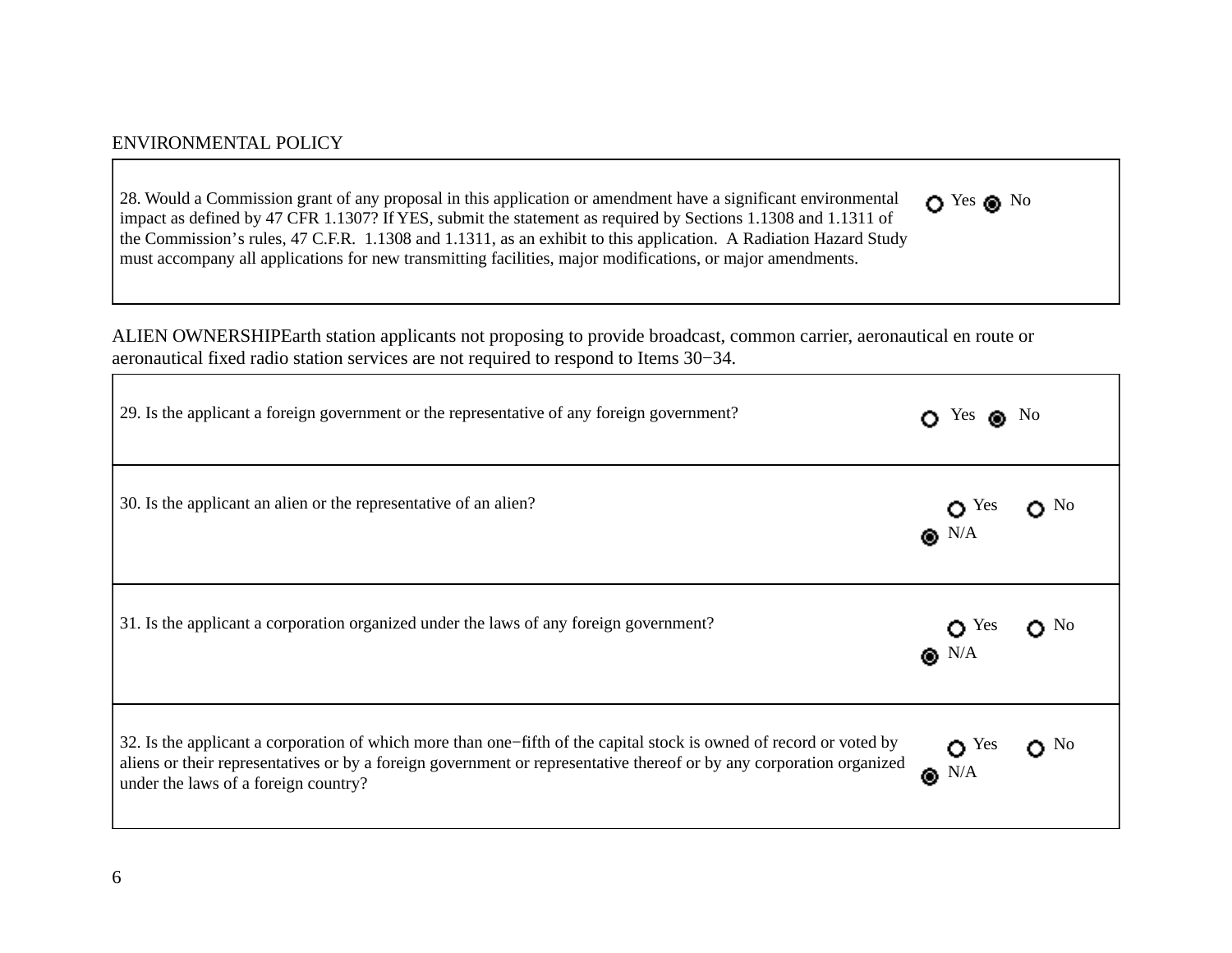| 33. Is the applicant a corporation directly or indirectly controlled by any other corporation of which more than |               | $\mathbf{O}^{\mathcal{N}}$ |
|------------------------------------------------------------------------------------------------------------------|---------------|----------------------------|
| one-fourth of the capital stock is owned of record or voted by aliens, their representatives, or by a foreign    |               |                            |
| government or representative thereof or by any corporation organized under the laws of a foreign country?        | $\bullet$ N/A |                            |

34. If any answer to questions 29, 30, 31, 32 and/or 33 is Yes, attach as an exhibit an identification of the aliens or foreign entities, their nationality, their relationship to the applicant, and the percentage of stock they own or vote. 

#### BASIC QUALIFICATIONS

| 35. Does the Applicant request any waivers or exemptions from any of the Commission's Rules?<br>If Yes, attach as an exhibit, copies of the requests for waivers or exceptions with supporting documents.                                                                                                                                            | <b>Yes</b>    |              |
|------------------------------------------------------------------------------------------------------------------------------------------------------------------------------------------------------------------------------------------------------------------------------------------------------------------------------------------------------|---------------|--------------|
| 36. Has the applicant or any party to this application or amendment had any FCC station authorization or license<br>revoked or had any application for an initial, modification or renewal of FCC station authorization, license, or<br>construction permit denied by the Commission? If Yes, attach as an exhibit, an explination of circumstances. | Yes           | $\bullet$ No |
| 37. Has the applicant, or any party to this application or amendment, or any party directly or indirectly controlling<br>the applicant ever been convicted of a felony by any state or federal court? If Yes, attach as an exhibit, an<br>explination of circumstances.                                                                              | $\bigcap$ Yes | $\bullet$ No |

 $O<sup>Yes</sup>$   $O<sup>No</sup>$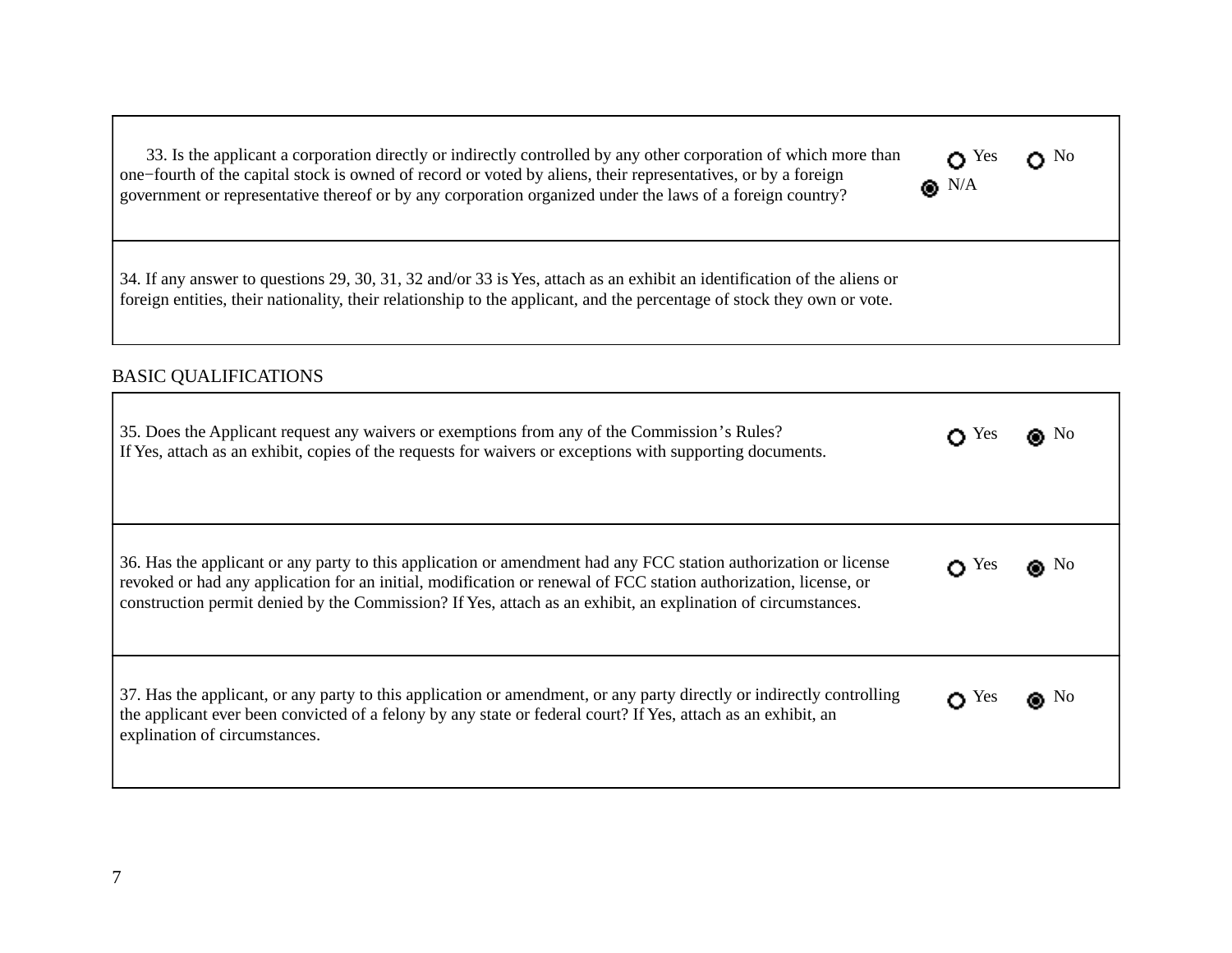| 38. Has any court finally adjudged the applicant, or any person directly or indirectly controlling the applicant,<br>guilty of unlawfully monopolizing or attemptiing unlawfully to monopolize radio communication, directly or<br>indirectly, through control of manufacture or sale of radio apparatus, exclusive traffic arrangement or any other<br>means or unfair methods of competition?If Yes, attach as an exhibit, an explanation of circumstances  | $\bigcap$ Yes | ∩ No         |
|---------------------------------------------------------------------------------------------------------------------------------------------------------------------------------------------------------------------------------------------------------------------------------------------------------------------------------------------------------------------------------------------------------------------------------------------------------------|---------------|--------------|
| 39. Is the applicant, or any person directly or indirectly controlling the applicant, currently a party in any pending<br>matter referred to in the preceding two items? If yes, attach as an exhinit, an explanation of the circumstances.                                                                                                                                                                                                                   | $\bullet$ Yes | $\bullet$ No |
| 40. If the applicant is a corporation and is applying for a space station license, attach as an exhibit the names,<br>address, and citizenship of those stockholders owning a record and/or voting 10 percent or more of the Filer's<br>voting stock and the percentages so held. In the case of fiduciary control, indicate the beneficiary(ies) or class of<br>beneficiaries. Also list the names and addresses of the officers and directors of the Filer. |               |              |
| 41. By checking Yes, the undersigned certifies, that neither applicant nor any other party to the application is<br>subject to a denial of Federal benefits that includes FCC benefits pursuant to Section 5301 of the Anti-Drug Act of<br>1988, 21 U.S.C. Section 862, because of a conviction for possession or distribution of a controlled substance. See<br>47 CFR 1.2002(b) for the meaning of "party to the application" for these purposes.           | $\bullet$ Yes | $\Omega$ No  |
| 42a. Does the applicant intend to use a non-U.S. licensed satellite to provide service in the United States? If Yes,<br>answer 42b and attach an exhibit providing the information specified in 47 C.F.R. 25.137, as appropriate. If No,<br>proceed to question 43.                                                                                                                                                                                           | $\bullet$ Yes | $\bullet$ No |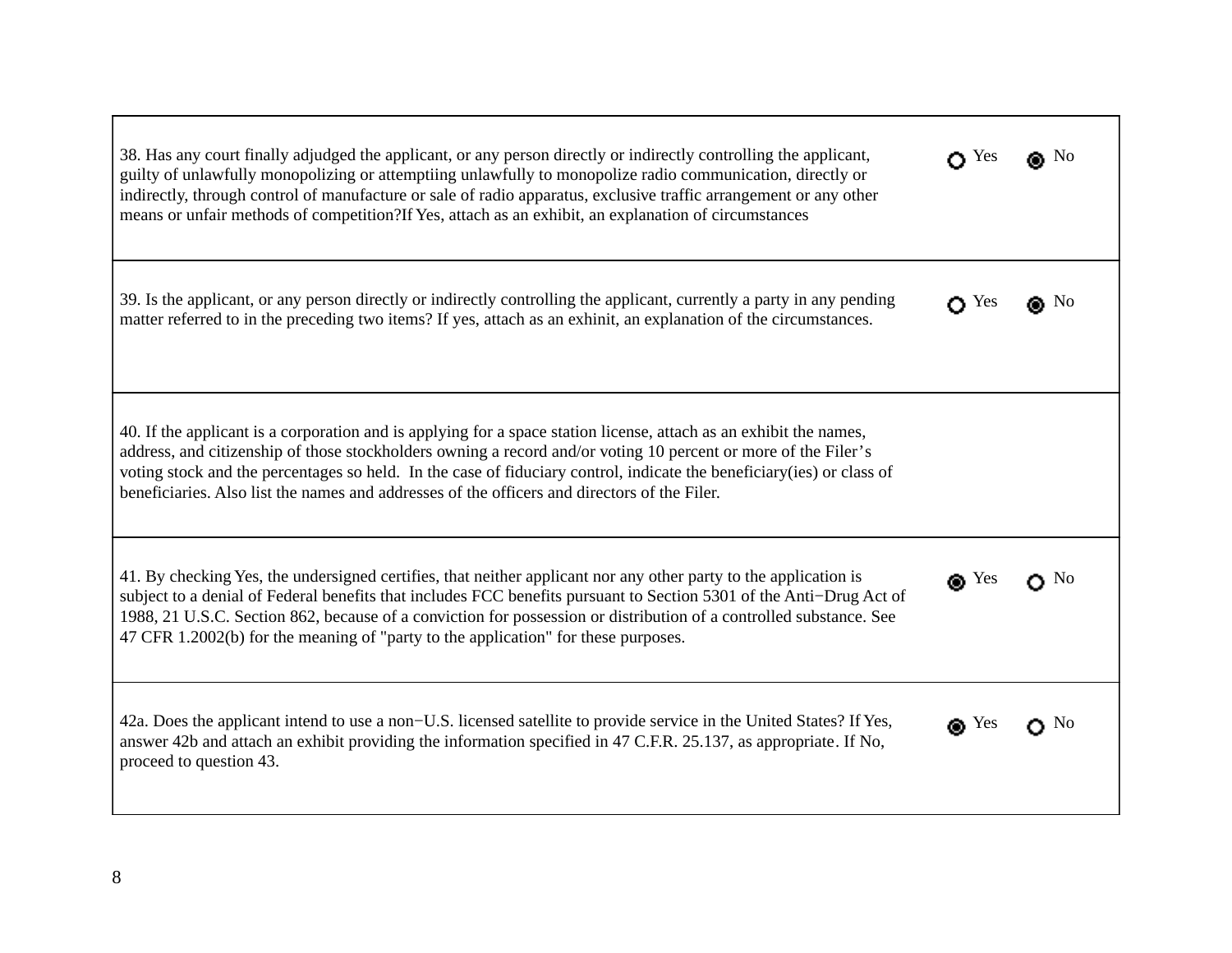42b. What administration has licensed or is in the process of licensing the space station? If no license will be issued, what administration has coordinated or is in the process of coordinating the space station?All foreign−licensed space stations on the permitted list. No change requested. 

43. Description. (Summarize the nature of the application and the services to be provided). (If the complete description does not appear in this box, please go to the end of the form to view it in its entirety.)

> Application for consent to assignment of fixed earth station licenses from SES Americom, Inc. to Americom Government Services, Inc.

### **CERTIFICATION**

The Applicant waives any claim to the use of any particular frequency or of the electromagnetic spectrum as against the regulatory power of the United States because of the previous use of the same, whether by license or otherwise, and requests an authorization in accordance with this application. The applicant certifies that grant of this application would not cause the applicant to be in violation of the spectrum aggregation limit in 47 CFR Part 20. All statements made in exhibits are a material part hereof and are incorporated herein as if set out in full in this application. The undersigned, individually and for the applicant, hereby certifies that all statements made in this application and in all attached exhibits are true, complete and correct to the best of his or her knowledge and belief, and are made in good faith.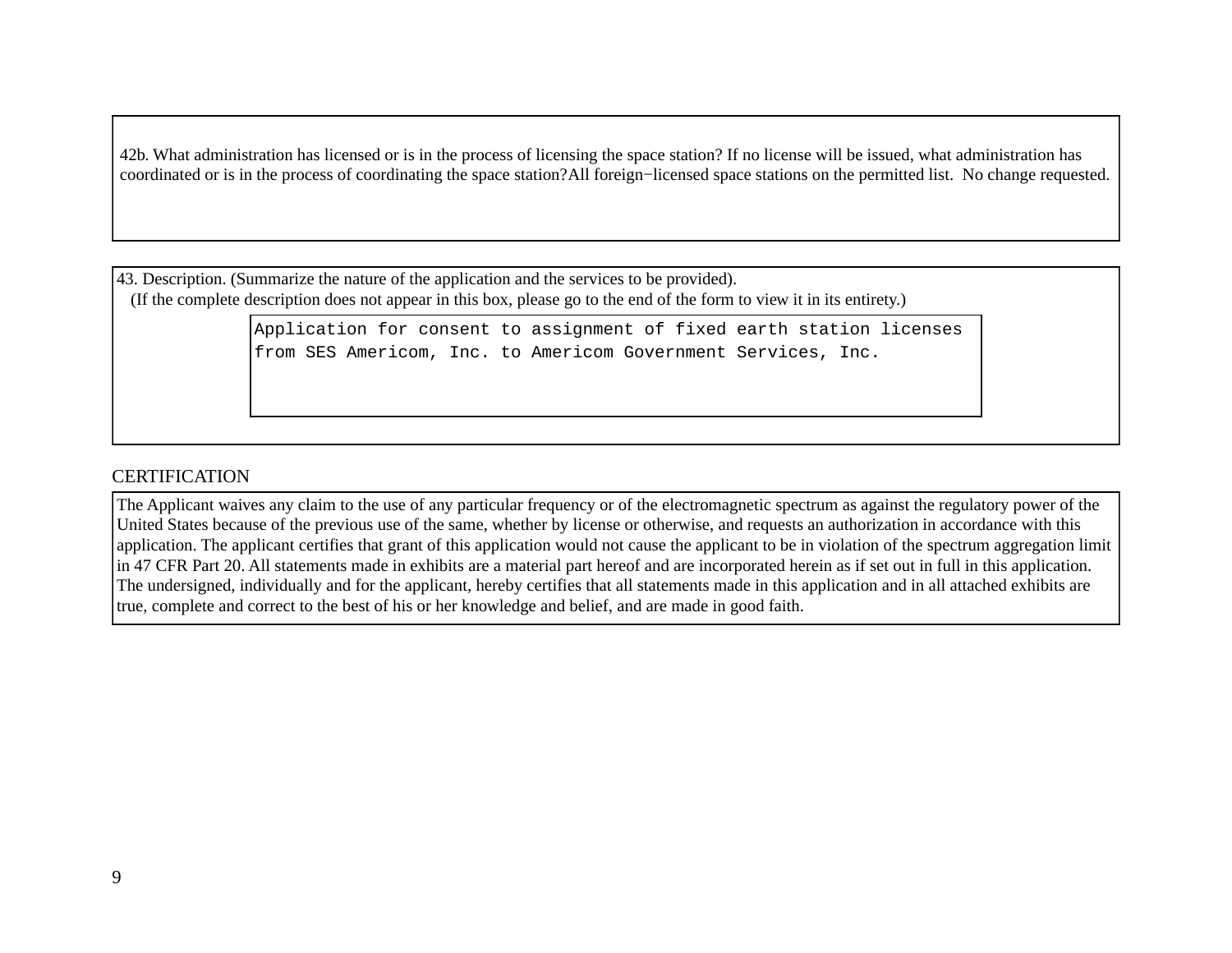| 44. Applicant is a (an): (Choose the button next to applicable response.) |               |                             |                                                                                                 |  |
|---------------------------------------------------------------------------|---------------|-----------------------------|-------------------------------------------------------------------------------------------------|--|
| <b>O</b> Individual                                                       |               |                             |                                                                                                 |  |
| Unincorporated Association<br>Ο                                           |               |                             |                                                                                                 |  |
| Partnership<br>Ō                                                          |               |                             |                                                                                                 |  |
| Corporation                                                               |               |                             |                                                                                                 |  |
| Governmental Entity                                                       |               |                             |                                                                                                 |  |
| Other (please specify)                                                    |               |                             |                                                                                                 |  |
|                                                                           |               |                             |                                                                                                 |  |
|                                                                           |               |                             |                                                                                                 |  |
|                                                                           |               |                             |                                                                                                 |  |
| 45. Name of Person Signing                                                |               | 46. Title of Person Signing |                                                                                                 |  |
| Robert T. Osterthaler                                                     |               | President and CEO           |                                                                                                 |  |
|                                                                           |               |                             |                                                                                                 |  |
| 47. Please supply any need attachments.                                   |               |                             |                                                                                                 |  |
| Attachment 1:                                                             | Attachment 2: |                             | Attachment 3:                                                                                   |  |
|                                                                           |               |                             |                                                                                                 |  |
|                                                                           |               |                             |                                                                                                 |  |
|                                                                           |               |                             | WILLFUL FALSE STATEMENTS MADE ON THIS FORM ARE PUNISHABLE BY FINE AND / OR IMPRISONMENT         |  |
|                                                                           |               |                             | (U.S. Code, Title 18, Section 1001), AND/OR REVOCATION OF ANY STATION AUTHORIZATION             |  |
|                                                                           |               |                             | (U.S. Code, Title 47, Section 312(a)(1)), AND/OR FORFEITURE (U.S. Code, Title 47, Section 503). |  |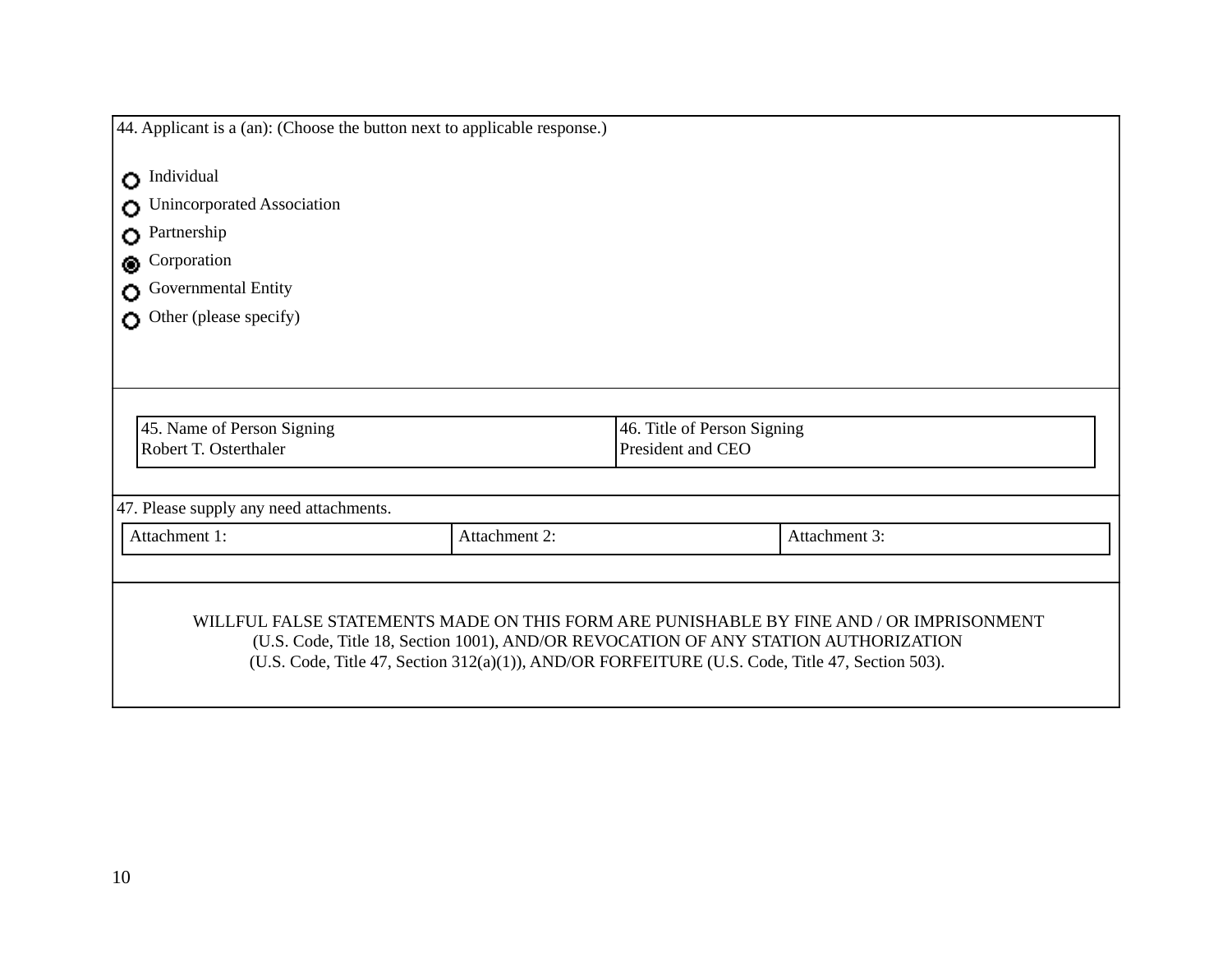### SATELLITE EARTH STATION AUTHORIZATIONS FCC Form 312 − Schedule A FOR OFFICIAL USE ONLY

| Select one of the following                                                     |                    |                                                                         |                    |  |  |
|---------------------------------------------------------------------------------|--------------------|-------------------------------------------------------------------------|--------------------|--|--|
| CONSENT TO TRANSFER OF CONTROL<br>$\bullet$                                     |                    | CONSENT TO ASSIGNMENT OF LICENSE                                        |                    |  |  |
| NOTIFICATION OF TRANSFER OF CONTROL OF RECEIVE<br>Ω<br><b>ONLY REGISTRATION</b> |                    | NOTIFICATION OF ASSIGNMENT OF RECEIVE ONLY<br>Ω.<br><b>REGISTRATION</b> |                    |  |  |
| A1. Name of Licensee (as shown on FCC 312 – Main Form)                          |                    |                                                                         |                    |  |  |
| Name:                                                                           | SES Americom, Inc. | <b>Phone</b><br>Number:                                                 | 202-478-7137       |  |  |
| <b>DBA</b> Name:                                                                |                    | <b>Fax Number:</b>                                                      | 202-478-7101       |  |  |
| <b>Street:</b>                                                                  | 2001 L Street, NW  | E-Mail:                                                                 | Daniel.Mah@ses.com |  |  |
|                                                                                 | Suite 800          |                                                                         |                    |  |  |
| City:                                                                           | Washington         | State:                                                                  | DC                 |  |  |
| <b>Country:</b>                                                                 | <b>USA</b>         | Zipcode:                                                                | 20036              |  |  |
| <b>Attention:</b>                                                               | Daniel Mah         |                                                                         |                    |  |  |
|                                                                                 |                    |                                                                         |                    |  |  |

A8. List Callsign(s) of station(s) being assigned or transfered

| Callsign: | Callsign: KG72 | Callsign: | Callsign: | Callsign: | Callsign: | Callsign: | Callsign: |
|-----------|----------------|-----------|-----------|-----------|-----------|-----------|-----------|
| E890383   |                |           |           |           |           |           |           |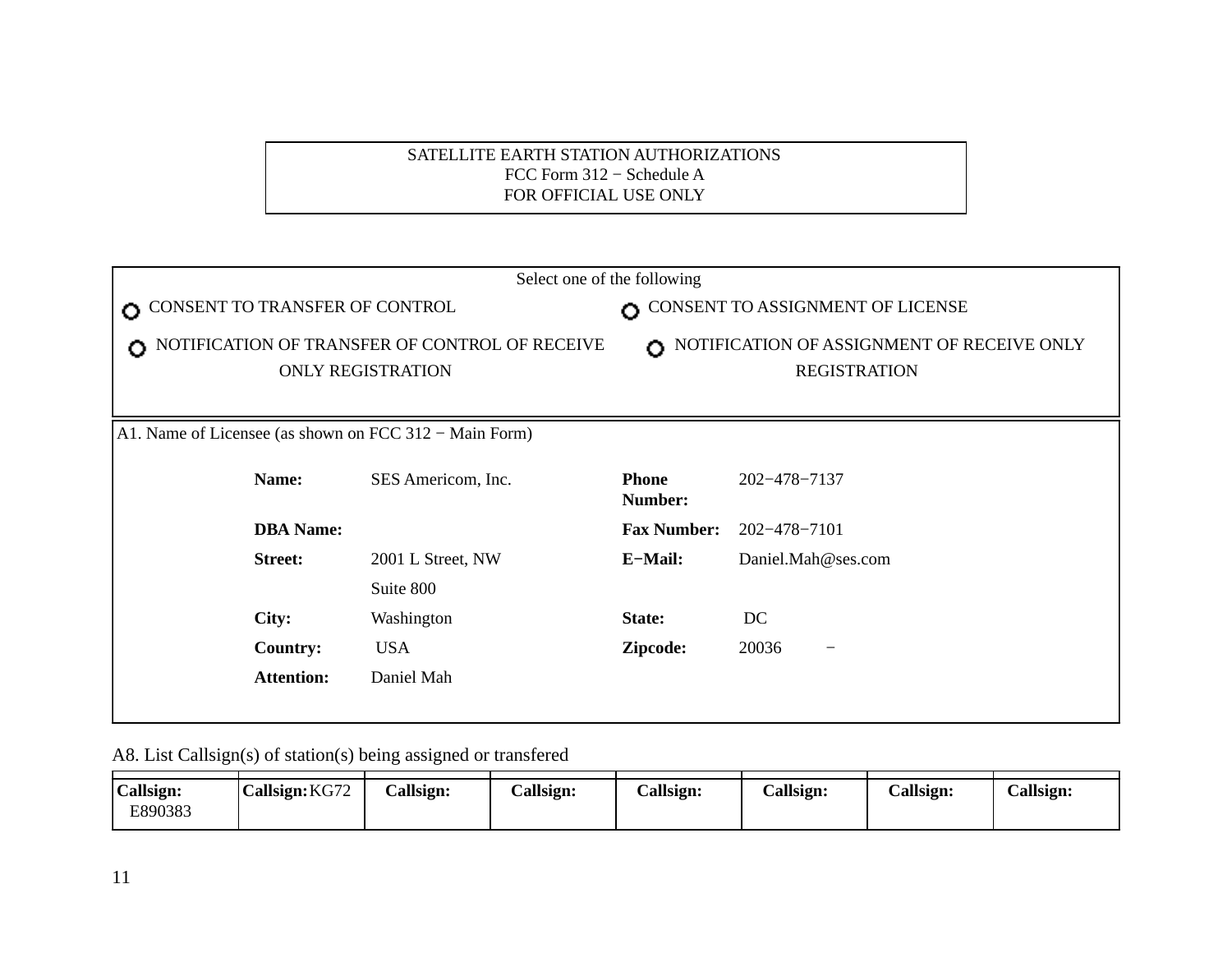| A10. Name of Transferor/Assignor  |                                       |                         |                                   |  |  |  |  |
|-----------------------------------|---------------------------------------|-------------------------|-----------------------------------|--|--|--|--|
| Name:                             | SES Americom, Inc.                    | <b>Phone</b><br>Number: | 202-478-7137                      |  |  |  |  |
| <b>Company:</b>                   |                                       | <b>Fax Number:</b>      | 202-478-7101                      |  |  |  |  |
| <b>Street:</b>                    | 2001 L Street, NW                     | E-Mail:                 | Daniel.Mah@ses.com                |  |  |  |  |
|                                   | Suite 800                             |                         |                                   |  |  |  |  |
| City:                             | Washington                            | State:                  | DC                                |  |  |  |  |
| <b>Country:</b>                   | <b>USA</b>                            | Zipcode:                | 20036<br>$\overline{\phantom{a}}$ |  |  |  |  |
| <b>Attention:</b>                 | <b>Regulatory Counsel</b>             | <b>Relationship:</b>    |                                   |  |  |  |  |
|                                   |                                       |                         |                                   |  |  |  |  |
| A15. Name of Transferee/ Assignee |                                       |                         |                                   |  |  |  |  |
| Name:                             | Americom Government Services,<br>Inc. | <b>Phone</b><br>Number: | 703-610-0990                      |  |  |  |  |
| <b>DBA</b> Name:                  |                                       | <b>Fax Number:</b>      | $703 - 610 - 1030$                |  |  |  |  |
| <b>Street:</b>                    | 2010 Corporate Ridge, Suite 600       | E-Mail:                 | michael.cade@americom-gs.com      |  |  |  |  |
|                                   |                                       |                         |                                   |  |  |  |  |
| City:                             | McLean                                | State:                  | <b>VA</b>                         |  |  |  |  |
| <b>Country:</b>                   | <b>USA</b>                            | Zipcode:                | 22102                             |  |  |  |  |
| <b>Attention:</b>                 | Michael F. Cade                       |                         |                                   |  |  |  |  |
|                                   |                                       |                         |                                   |  |  |  |  |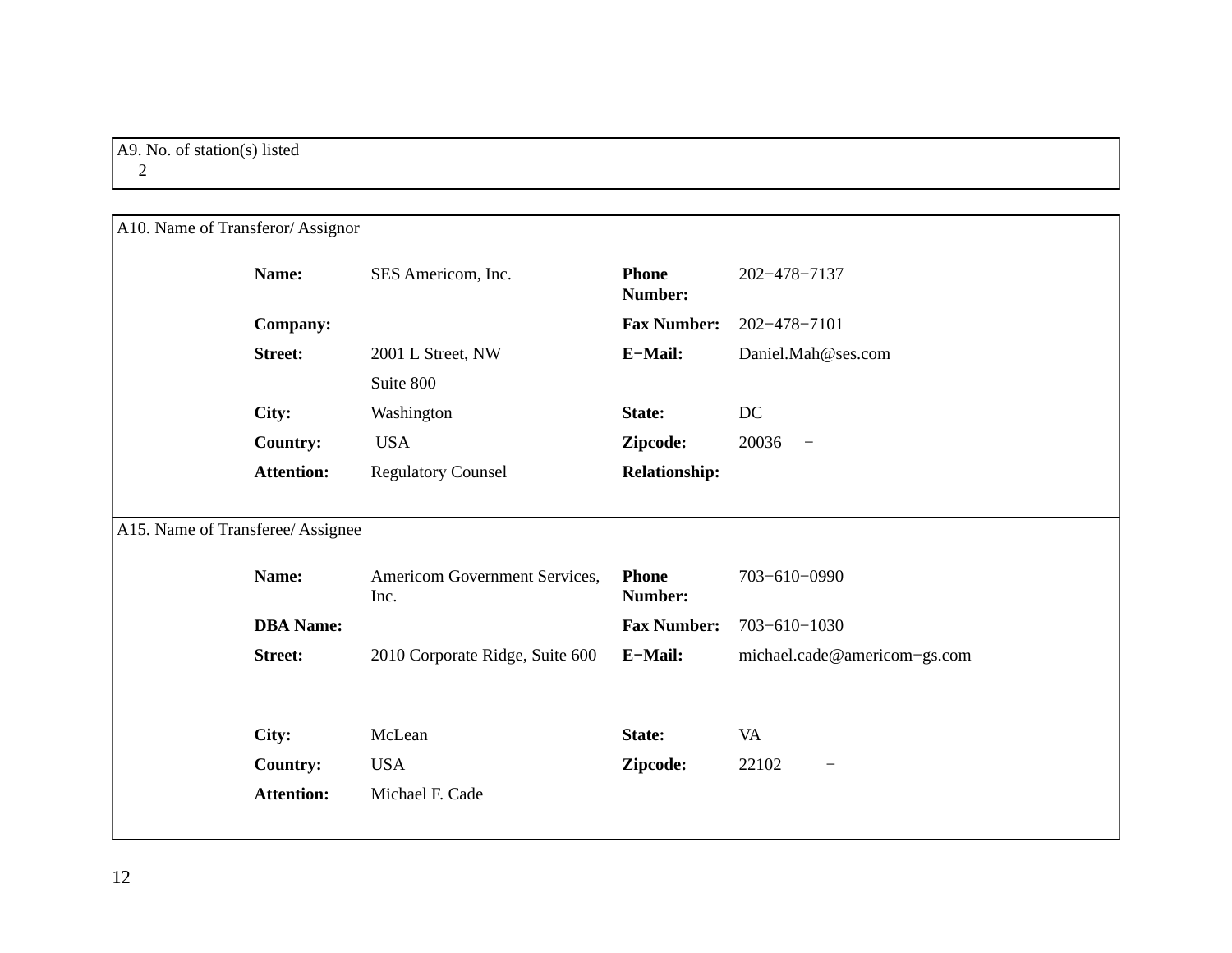A20. If these facilities are licensed, is the transferee / assignee directly or indirectly controlled by any other entity? If yes, attach as Exhibit E, a statement (including organizational diagrams where appropriate) which fully and completely identifies the nature and extent of control including: (1) the name, address, citizenship, and primary busienss of the controlling entity and any intermediate subsidiaries or parties, and (2) the names, addresses, citizenshihp, and the percentages of voting and equity stock of those stockholders holding 10 percent or more of the controlling corporation's voting stock. 

A21. If these facilities are licensed, attach as Exhibit F, a complete statement setting forth the facts which show how the assignment or transfer will serve the public interest. 

## **CERTIFICATION**

1. The undersigned, individually and for licensee, certifies that all attached exhibits pertinenet to Schedule A and all statement made in Schedule A of this application are true, compete and correct to the best of his/her knowledge and belief. The undersigned also certifies that any contracts or other instruments submitted herewith are complete and constitute the full agreement. 

<sup>Nes</sup>

 $\mathbf{O}^{\text{No}}$  $\bullet$  N/A

2. The undersigned represents that stock will not be delivered and that control will not be transferred until the Commission's consent has been received, but that transfer of control or assignment of license will be completed within 60 days of Commission consent. The undersigned also acknowledges that the Commission must be notified by letter within 30 days of consummation.

| A22. Printed Name of Licensee (Must agree with A1)<br><b>SES</b> Americom, Inc.                                   | A24. Title (Office Held by Person Signing)<br><b>Regulatory Counsel</b> |
|-------------------------------------------------------------------------------------------------------------------|-------------------------------------------------------------------------|
| A26. Printed Name of License Transferor / Assignor<br>(Must agree with $A10$ )<br>SES Americom, Inc.              | A28. Title (Office Held by Person Signing)<br><b>Regulatory Counsel</b> |
| A26. Printed Name of License Transferee / Assignee<br>(Must agree with A15)<br>Americom Government Services, Inc. | A28. Title (Office Held by Person Signing)<br>President and CEO         |